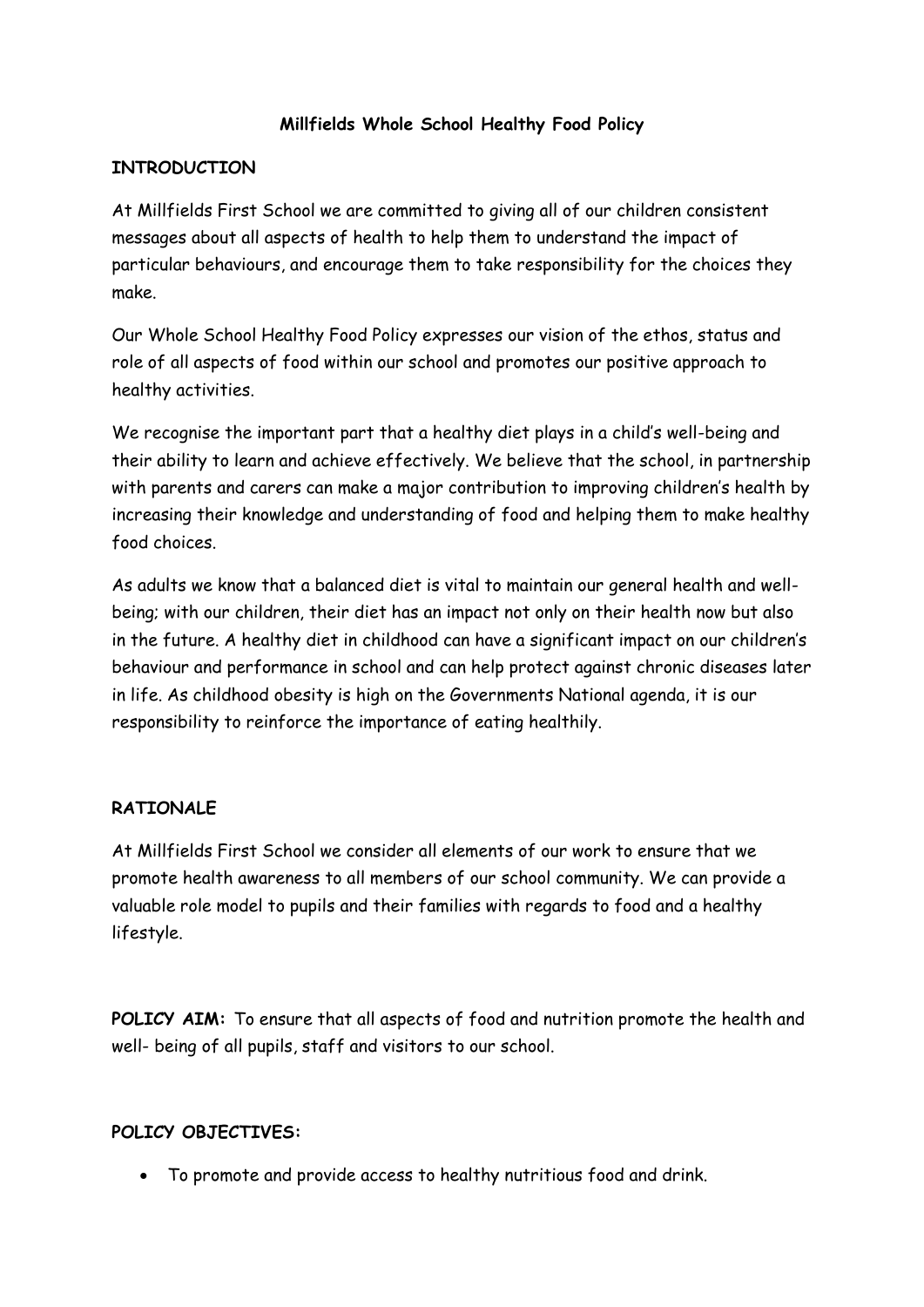- To deliver clear and consistent messages about food, nutrition and healthy eating.
- To provide opportunities to learn about diet, nutrition, food safety and hygiene, food preparation and cooking.
- To enable children to learn about where food comes from.
- To actively promote healthy food and drink as part of an enjoyable and balanced diet and restrict the availability and promotion of other options.

# **National Guidance**

This guidance has been written to reflect the School Food Standards. It has also been written to reflect the Eatwell Guide – an NHS guide to healthy eating and supports key outcomes of the School Food Plan. The policy supports Ofsted's commitments to assess pupils' knowledge of how to keep themselves healthy and our school's ethos of healthy eating.

## **Application**

This policy covers the areas of:

- Breaktime snacks including those brought from home.
- Nuts
- Milk
- Water
- School Lunches including packed lunches
- Curriculum
- Before and after school clubs and events

The policy applies to all staff, pupils, parents, governors and partner agencies working within school

# **Break time snacks**

All Foundation Stage and Key Stage 1 children are provided daily fruit or vegetables as part of the Government scheme. All children from Y1 upwards can purchase toast, a bagel or a fruit pot from the kitchen at a minimal cost. Any snacks that are brought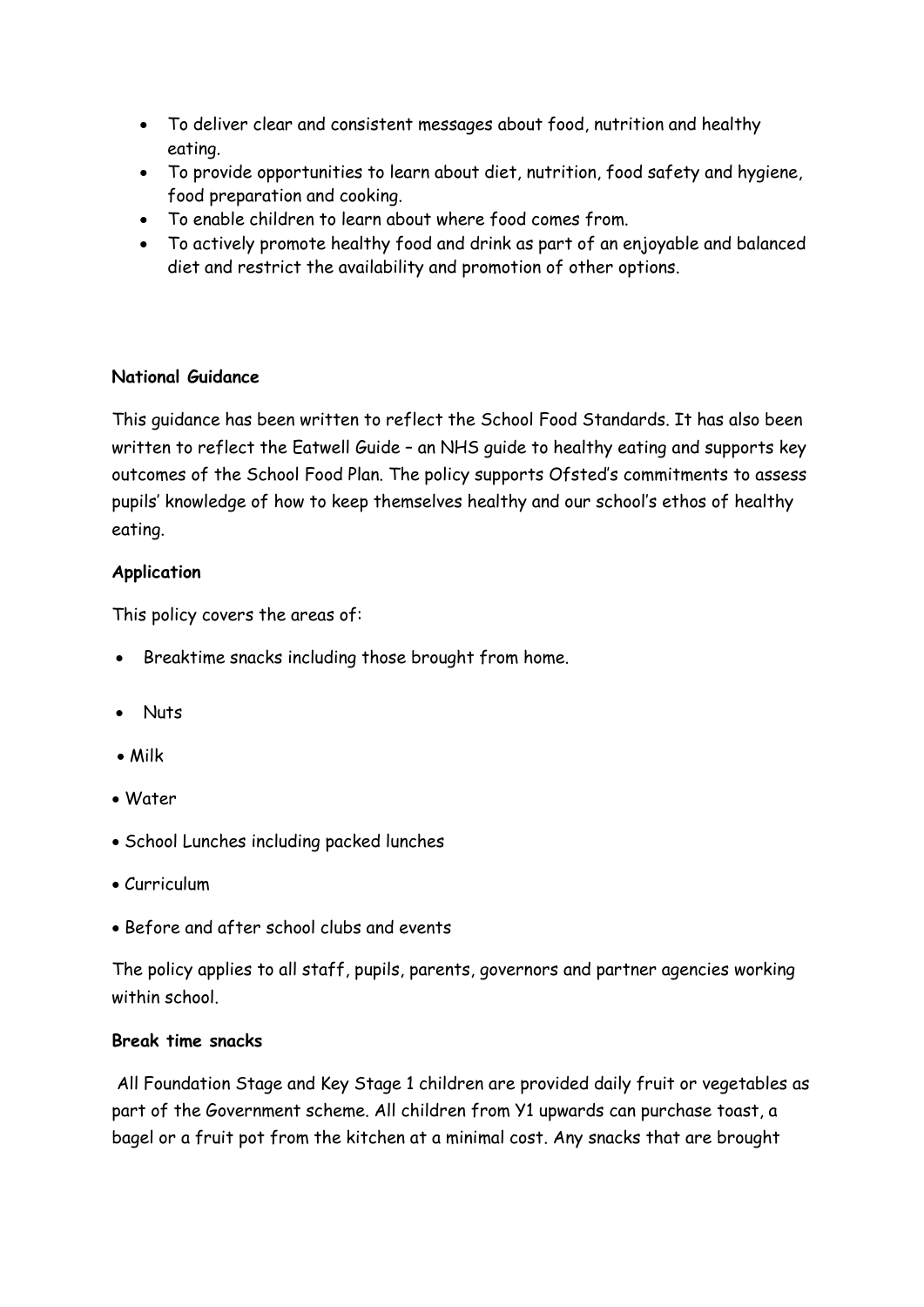from home will be restricted to fruit or vegetables unless recommended by a doctor on medical grounds (e.g. dietary need, diabetes etc.)

## **Nuts**

We are a nut free school. No nuts or nut based products (including certain chocolate spreads/ bars) are allowed in school at any time due to some children/ staff having allergies/ adverse reactions to these products.

## **Milk**

Our school provides a mandatory milk scheme for all pupils, in accordance with Government guidelines. Our milk is provided by Coolmilk. Parents are invited to register and pay for their child to participate in this scheme, which provides a carton (189ml or 1/3 of a pint ) of semi skimmed milk. Children up to the age of 5 are entitled to free milk as are families in receipt of free school meal (not universal free school meal). Parents can specify if an alternative type of milk is required e.g. soya.

# **Water**

Clean drinking water will be available for all pupils throughout the day and pupils will be encouraged to drink water at frequent intervals. Children should bring a clear water bottle in to school every day which can be refilled as necessary during the day. Bottles go home at the end of every day to be washed and returned. No drinks other than water will be brought into school by pupils for drinking within class time, unless recommended by a doctor for medical needs. A slice of fruit within the bottle is allowed.

All pupils have access to water at lunch time meaning there is no need for an additional drink to be brought as part of a packed lunch, but pupils are able to bring a drink with them if parents wish. Low sugar/ sugar free squash or fruit juice is allowed at this point. No glass bottles or fizzy drinks are allowed.

# **School lunches**

All school meals will be prepared following the government nutritional guidelines, as stated in the Public Health Report, published in 2014, by Public Health England and the NAHT. "A whole school approach to healthy school meals, universally implemented for all pupils, has shown improvements in academic attainment at key stages 1 and 2, especially for pupils with lower prior attainment" We will provide Universal Free School Meals for children in Reception class and Key Stage 1 and encourage parents to take up this offer. We are committed to providing food which is compliant with all national guidelines. All school meals are prepared on site. Staff will work with children to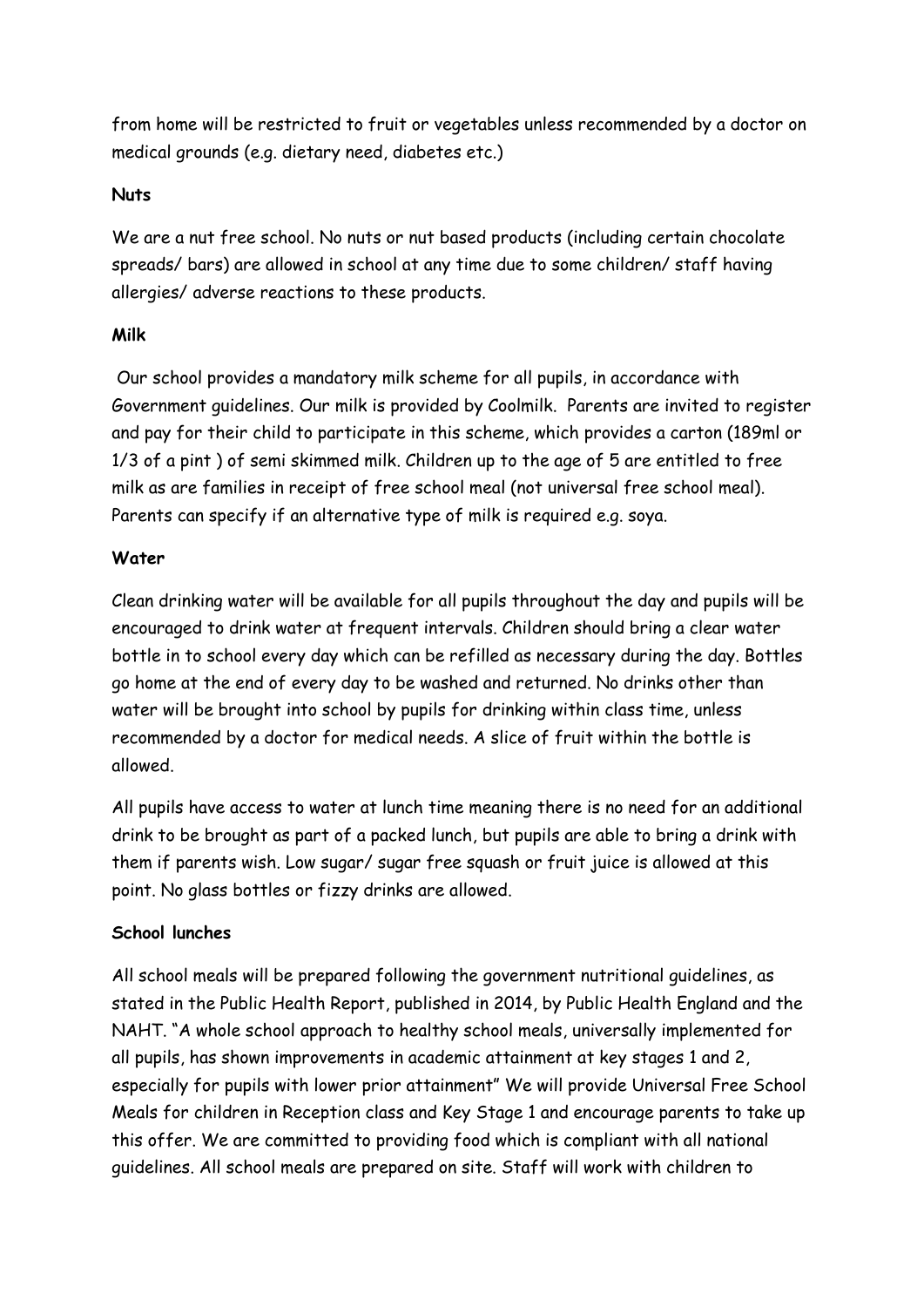provide a clean, safe, attractive and appropriate dining area. We believe that lunchtimes should foster the caring, friendly ethos that governs everything that we do. Children are encouraged to be independent during the meal, clearing up after themselves at the end by tidying their plates and cutlery away. Some families prefer to provide a packed lunch and we are aiming for our packed lunches to be as healthy as they can be. Packed lunches provided for school trips as part of our Free School Meal provision comply with National Food Standards.

#### **Curriculum**

#### **FOOD ACROSS THE CURRICULUM**

In Reception, Key Stage 1 and Key Stage 2, there are a number of opportunities for pupils to develop their knowledge and understanding of health, including healthy eating patterns and the practical skills that are needed to understand where food comes from such as shopping, preparing and cooking food.

Literacy provides children with the opportunity to explore poetry, persuasion, argument and narrative work using food and food related issues as a stimulus.

Maths can offer the possibility of understanding nutrition labelling, calculating quantities for recipes, weighing and measuring ingredients.

Science provides an opportunity to learn about the types of food available and their nutritional composition, digestion and the function of different nutrients in contributing to health, and how the body responds to exercise.

RE provides the opportunity to discuss the role of certain foods in the major religions of the world. Children experience different foods associated with religious festivals.

ICT can afford the opportunity to research food issues using licensed programs and the internet. Pupils design packaging and adverts to promote healthy food choices.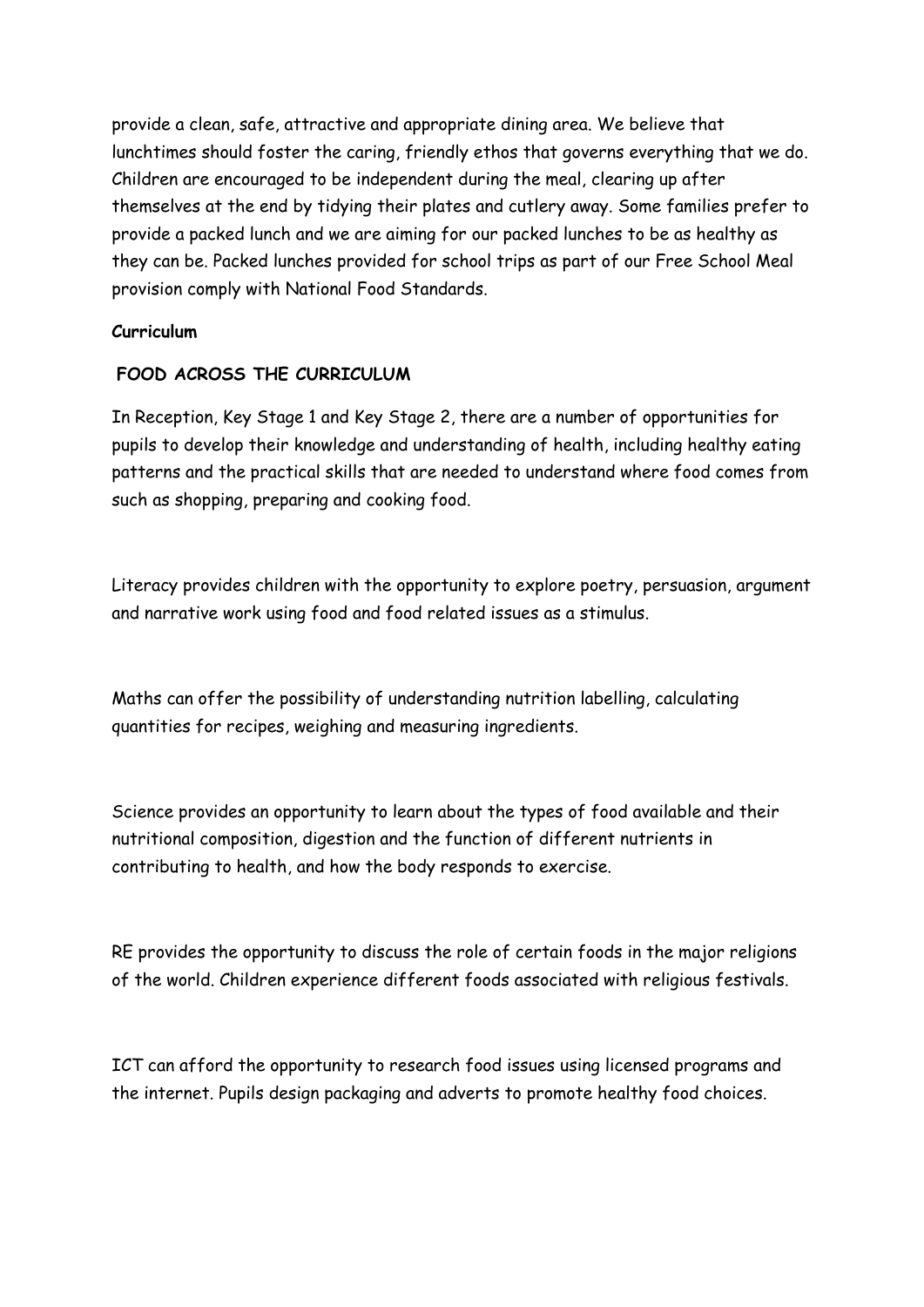Food technology as part of DT provides the opportunity to learn about where food comes from and apply healthy eating messages through practical work with food, including preparation and cooking.

PSHCE encourages the children to take responsibility for their own health and wellbeing, and how to develop a healthy lifestyle.

Music can provide pupils with knowledge about the different properties of cooked and uncooked foods where pulses and grains are used in unpitched percussion instruments.

Geography provides a focus on the natural world and changing environment and considers how people across the world rely on growing food as their source of income.

History provides an insight into changes in diet and food over time.

PE provides pupils with the opportunity to develop physically and to understand the practical impact of a range of physical activities. Swimming is part of the PE curriculum for our Year 3 and 4 children.

After school clubs provide a range of physical activities such as dance, gardening and football, whilst an annual residential visit to an outdoor activity centre is offered to our Year 4 children.

Forest School allows the children the opportunity to prepare, cook and eat healthy foods. The very nature of Forest School lends itself to promoting learning about food and the importance of a healthy diet as prescribed in all of the above identified areas of the curriculum.

# **Before and after school club**

Food provision at our breakfast and after school club is compliant with the National School Food Standards. Relevant staff have basic food hygiene and preparation certification.